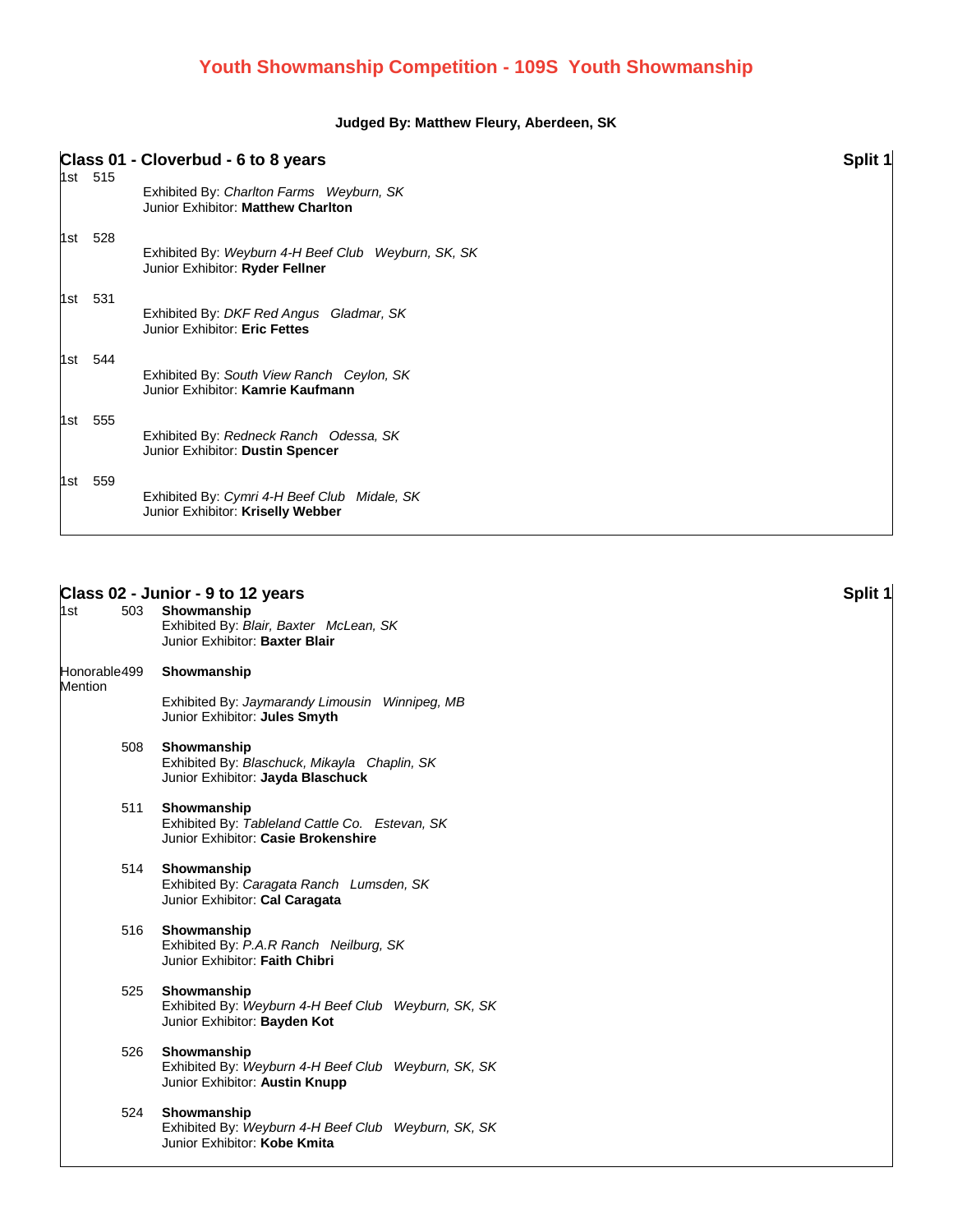|         | 530 | Showmanship<br>Exhibited By: DKF Red Angus Gladmar, SK                                                    |         |
|---------|-----|-----------------------------------------------------------------------------------------------------------|---------|
|         |     | Junior Exhibitor: Brandy Fettes                                                                           |         |
|         | 537 | Showmanship<br>Exhibited By: Hirsche Herefords and Angus LTD High River, AB<br>Junior Exhibitor: Ken Paul |         |
|         | 540 | Showmanship<br>Exhibited By: Hunt, Terry & Stacey Rose Valley, SK<br>Junior Exhibitor: Megan Hunt         |         |
|         | 543 | Showmanship<br>Exhibited By: South View Ranch Ceylon, SK<br>Junior Exhibitor: Keaton Kaufman              |         |
|         | 547 | Showmanship<br>Exhibited By: Xcel Livestock Russell, ON<br>Junior Exhibitor: Morgan MacIntyre             |         |
|         | 553 | Showmanship<br>Exhibited By: Sauder, Hillary Hodgeville, SK<br>Junior Exhibitor: Hillary Sauder           |         |
|         | 556 | Showmanship<br>Exhibited By: Redneck Ranch Odessa, SK<br>Junior Exhibitor: Clayton Spencer                |         |
|         | 562 | Showmanship<br>Exhibited By: Cymri 4-H Beef Club Midale, SK<br>Junior Exhibitor: Ashtyn Webber            |         |
|         | 560 | Showmanship<br>Exhibited By: Cymri 4-H Beef Club Midale, SK<br>Junior Exhibitor: Cody Brasseur            |         |
|         | 558 | Showmanship<br>Exhibited By: Cymri 4-H Beef Club Midale, SK<br>Junior Exhibitor: Caitlin Graham           |         |
|         | 561 | Showmanship<br>Exhibited By: Cymri 4-H Beef Club Midale, SK<br>Junior Exhibitor: Zach Graham              |         |
|         | 564 | Showmanship<br>Exhibited By: Maple Grove Gelbvieh Narcisse, MB<br>Junior Exhibitor: Riley Wirgau          |         |
|         | 563 | Showmanship<br>Exhibited By: Maple Grove Gelbvieh Narcisse, MB<br>Junior Exhibitor: Brooklyn Wirgau       |         |
|         |     | Class 03 - Intermediate - 13 to 15 years                                                                  | Split 1 |
| 1st 522 |     | Showmanship<br>Exhibited By: Dolliver, Kathryn stettler, AB<br>Junior Exhibitor: Kathryn Dolliver         |         |
| 497     |     | Showmanship<br>Exhibited By: Anderson Cattle Bethune, SK<br>Junior Exhibitor: Halle Vermeulen             |         |
| 498     |     | Showmanship<br>Exhibited By: Jaymarandy Limousin Winnipeg, MB<br>Junior Exhibitor: Angus Smyth            |         |
| 500     |     | Showmanship<br>Exhibited By: Me 'n My Shorthorns Radville, SK<br>Junior Exhibitor: Sadie Anwender         |         |
| 502     |     | Showmanship<br>Exhibited By: Twin Bridge Farms Lomond, AB<br>Junior Exhibitor: Gail Birch                 |         |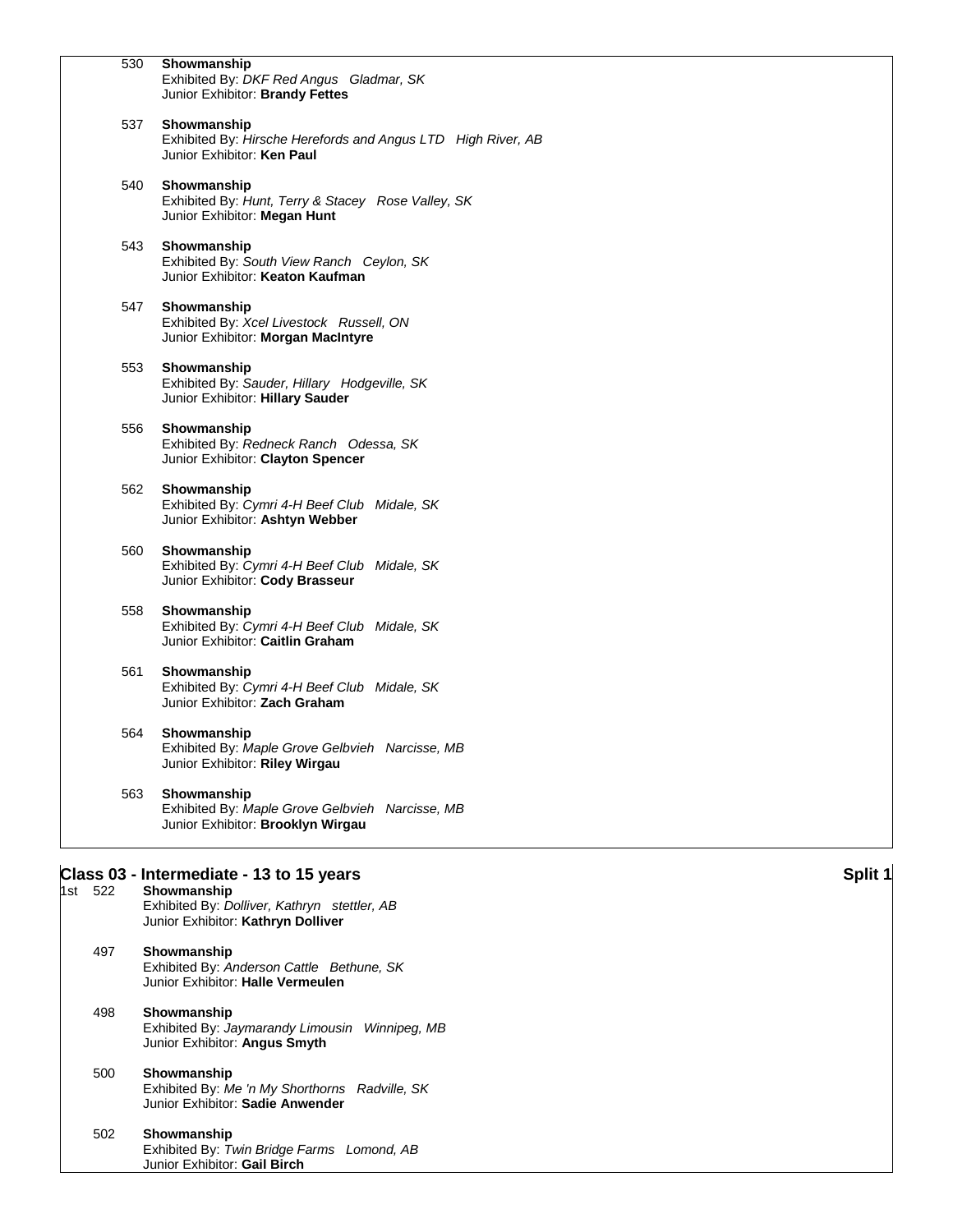| 504 | Showmanship<br>Exhibited By: Blairswest Land and Cattle Drake, SK<br>Junior Exhibitor: Maguire Blair        |
|-----|-------------------------------------------------------------------------------------------------------------|
| 505 | Showmanship<br>Exhibited By: Blairswest Land and Cattle Drake, SK<br>Junior Exhibitor: lauren blair         |
| 507 | Showmanship<br>Exhibited By: Blaschuck, Mikayla Chaplin, SK<br>Junior Exhibitor: Mikayla Blaschuk           |
| 509 | Showmanship<br>Exhibited By: Tableland Cattle Co. Estevan, SK<br>Junior Exhibitor: Cooper Brokenshire       |
| 512 | Showmanship<br>Exhibited By: Tableland Cattle Co. Estevan, SK<br>Junior Exhibitor: Tess Brokenshire         |
| 513 | Showmanship<br>Exhibited By: Brost Land & Cattle Co. Ltd. Irvine, AB<br>Junior Exhibitor: Erica Laine Brost |
| 521 | Showmanship<br>Exhibited By: Nu-Horizon Angus Lipton, SK<br>Junior Exhibitor: Kodie Doetzel                 |
| 529 | Showmanship<br>Exhibited By: Weyburn 4-H Beef Club Weyburn, SK, SK<br>Junior Exhibitor: Jacey Fellner       |
| 527 | Showmanship<br>Exhibited By: Weyburn 4-H Beef Club Weyburn, SK, SK<br>Junior Exhibitor: Layne Kot           |
| 534 | Showmanship<br>Exhibited By: Triple H Farm Ltd. Middle Lake, SK<br>Junior Exhibitor: Morgan Heidecker       |
| 535 | Showmanship<br>Exhibited By: Triple H Farm Ltd. Middle Lake, SK<br>Junior Exhibitor: Makenna Heidecker      |
| 536 | Showmanship<br>Exhibited By: Hirsche Herefords and Angus LTD High River, AB<br>Junior Exhibitor: Billy Paul |
| 538 | Showmanship<br>Exhibited By: Mission Ridge Herefords Raymore, SK<br>Junior Exhibitor: Hunter Millham        |
| 541 | Showmanship<br>Exhibited By: Just, Jillian & Emma Yorkton, SK<br>Junior Exhibitor: Jillian Just             |
| 542 | Showmanship<br>Exhibited By: Just, Jillian & Emma Yorkton, SK<br>Junior Exhibitor: Emma Just                |
| 545 | Showmanship<br>Exhibited By: J Bar B Warner, AB<br>Junior Exhibitor: Katrina Taylor                         |
| 548 | Showmanship<br>Exhibited By: Mitchell, Remi Francis, SK<br>Junior Exhibitor: Remi Mitchell                  |
| 550 | Showmanship<br>Exhibited By: Lazy MC Angus Bassano, AB<br>Junior Exhibitor: Laurie Morasch                  |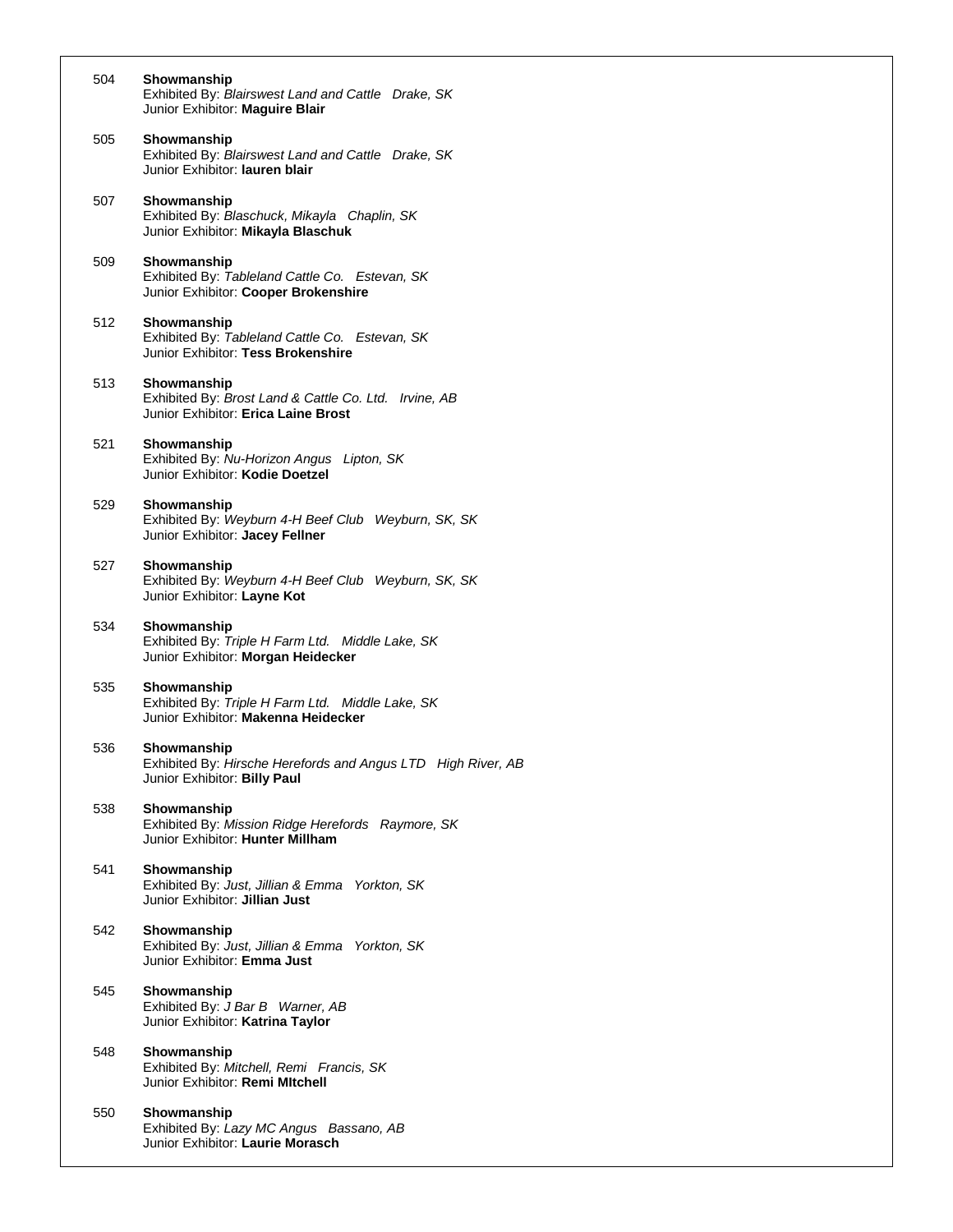| 551            |     | Showmanship<br>Exhibited By: Black Gold Simmentals Lloydminster, SK<br>Junior Exhibitor: Toby Noble                          |         |
|----------------|-----|------------------------------------------------------------------------------------------------------------------------------|---------|
| 554            |     | Showmanship<br>Exhibited By: Sebastian, Evan Montmartre, SK<br>Junior Exhibitor: Evan Sebastian                              |         |
| 557            |     | Showmanship<br>Exhibited By: Clythe Mane Shorthorns Borden, SK<br>Junior Exhibitor: Rachel Sutherland                        |         |
| 1st            | 552 | Class 04 - Senior - 16 to 21 years<br>Showmanship<br>Exhibited By: Ross, Nicki Innisfail, AB<br>Junior Exhibitor: Nicki Ross | Split 1 |
| Honorable539   |     | Showmanship                                                                                                                  |         |
| <b>Mention</b> |     | Exhibited By: Mission Ridge Herefords Raymore, SK<br>Junior Exhibitor: James Hordos                                          |         |
|                | 496 | Showmanship<br>Exhibited By: Anderson Cattle Bethune, SK<br>Junior Exhibitor: Chelsie Christison                             |         |
|                | 501 | Showmanship<br>Exhibited By: Ravenworth Middle Lake, SK<br>Junior Exhibitor: Grayson Berting                                 |         |
|                | 506 | Showmanship<br>Exhibited By: Blairswest Land and Cattle Drake, SK<br>Junior Exhibitor: Nolan Blair                           |         |
|                | 510 | Showmanship<br>Exhibited By: Tableland Cattle Co. Estevan, SK<br>Junior Exhibitor: Colten Brokenshire                        |         |
|                | 519 | Showmanship<br>Exhibited By: Lakeland College Student Managed Farm Vermilion, AB<br>Junior Exhibitor: Lakeland College       |         |
|                | 517 | Showmanship<br>Exhibited By: Lakeland College Student Managed Farm Vermilion, AB<br>Junior Exhibitor: Lakeland College       |         |
|                | 520 | Showmanship<br>Exhibited By: Lakeland College Student Managed Farm Vermilion, AB<br>Junior Exhibitor: Lakeland College       |         |
|                | 518 | Showmanship<br>Exhibited By: Lakeland College Student Managed Farm Vermilion, AB<br>Junior Exhibitor: Lakeland College       |         |
|                | 565 | Showmanship<br>Exhibited By: Acton, ON<br>Junior Exhibitor: Katelyn Donaldson                                                |         |
|                | 523 | Showmanship<br>Exhibited By: Weyburn 4-H Beef Club Weyburn, SK, SK<br>Junior Exhibitor: Ryley Gutzke                         |         |
|                | 532 | Showmanship<br>Exhibited By: Clipper Cattle Company Fillmore, SK<br>Junior Exhibitor: Dylan Grieve                           |         |
|                | 533 | Showmanship<br>Exhibited By: Bluff Island Stock Farm Inwood, MB<br>Junior Exhibitor: Jesse Grose                             |         |
|                |     |                                                                                                                              |         |